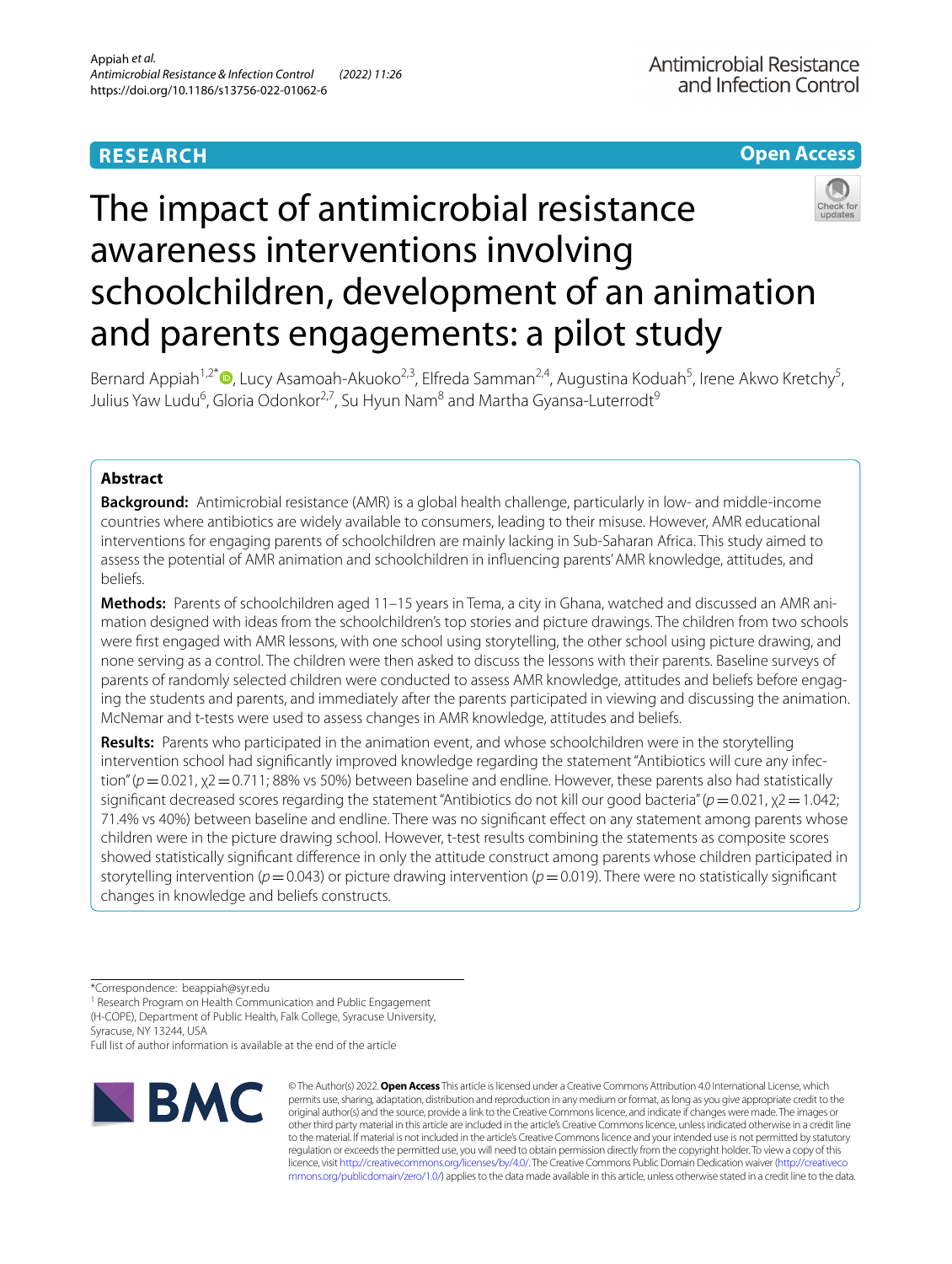**Conclusions:** This study shows that interventions involving schoolchildren with parents engagements and AMR animation could infuence parents' AMR attitudes. The intervention could also positively or negatively impact parents' AMR knowledge. Modifcations of the interventions may be needed for tackling AMR.

**Keywords:** Antimicrobial resistance, Parents, Schoolchildren, Animation, Public engagement

#### **Introduction**

Antimicrobial resistance (AMR) is a global health challenge because of the inappropriate use of antibiotics. AMR could lead to about 10 million deaths annually and about US\$100 trillion as a cumulative cost to the global economy by 2050, with low- and middle-income countries at an increased risk [[1](#page-9-0)]. Given the threats of AMR, the World Health Assembly adopted a global action plan in 2015 to tackle this global health challenge [[2\]](#page-9-1). During a special meeting of the United Nations General Assembly in 2016, African nations committed to addressing AMR [[3\]](#page-9-2). The plan of action included a need to adopt a One Health approach by integrating animal and human health concerns regarding AMR.

In March 2017, the United Nations Secretary-General established the Inter-Agency Coordination Group (IACG) on Antimicrobial Resistance (AMR) to guide practical strategies for ensuring sustained efective actions at the global level to address AMR [[4](#page-9-3)]. Subsequently, the IACG's recommendation led to the establishment of the Global Leaders Group on Antimicrobial Resistance in January 2021 to strengthen global leadership on AMR, with members selected from UN member states including Nigeria and Senegal, the private sector, and civil society [\[5](#page-9-4), [6\]](#page-9-5).

Despite the level of resistance to prescribed antibiotics in Africa, a recent review found that current data on AMR are mainly lacking [[7](#page-9-6)]. In Ghana, several studies including document analysis and key informant interviews of four policymakers [[8](#page-9-7)], laboratory analyses of isolates of clinical specimens  $[9-13]$  $[9-13]$  $[9-13]$  and a cross-sectional study involving 379 prescribers [[14\]](#page-9-10) have identifed AMR as a threat. These studies lack the perspectives of members of the public, including parents of schoolchildren.

The World Health Organisation Action Plan on Antimicrobial Resistance enumerates fve strategic objectives. The first is a need to "[i]mprove awareness and understanding of antimicrobial resistance through efective communication, education and training" [[2\]](#page-9-1). Such an awareness of AMR can be increased among key actors such as governments, healthcare workers, children and parents. A recent review that assessed interventions for infuencing AMR behaviours such as using antibiotics to treat the common cold among the public identifed 20 studies made up of controlled or non-controlled beforeand-after studies, randomized or non-randomized controlled trials, cohort studies and interrupted time series studies [\[15](#page-9-11)]. Of the 20 studies reported, 19 were conducted in high-income countries, with a lone study from Moldova, an upper middle-income country. None was conducted in Africa.

According to the review, interventions aimed at schoolchildren and their parents could be key for addressing AMR given their efectiveness in improving knowledge, attitudes, and changing behaviours regarding responsible or rational use of antibiotics. For example, four of the six interventions that targeted parents positively infuenced parents' antimicrobial stewardship behaviour, with all the six interventions showing improved parents' knowledge on AMR [[15](#page-9-11)].

A more recent global survey of antibiotic awareness campaigns identifed 60 projects in 16 low-and middleincome countries (LMICs) and 31 high-income countries, but only three were implemented in Africa [\[16](#page-9-12)]. Of the 25 (42%) campaigns that had evaluation data, 16 (27%) evaluated knowledge of the public. The survey also identified the difficulty of translating complex AMR mes-sages to aid public understanding [\[16](#page-9-12)].

The use of digital communication technologies, including animation can not only be used to explain complex concepts of AMR, but can also be widely circulated more through social media channels. For example, an animation on AMR created with inputs from aquaculture farmers in Bangladesh was viewed on Facebook 17,614 times (Bangla version) and 11,200 Twitter times (English version) within the frst 6 months [[17](#page-9-13)].

Given the lack of studies on public awareness of AMR issues in Africa, particularly among parents of schoolchildren, there is a need to have interventions that can help address the complex topic of AMR in this region. This study assessed the effectiveness of an AMR animation intervention in infuencing the knowledge, attitudes, and beliefs of parents of schoolchildren in Ghana. The study also assessed the potential infuence of schoolchildren discussing AMR lessons learned in schools with their parents in infuencing parents' knowledge, attitudes and beliefs regarding AMR.

#### **Methods**

#### **Study design**

This study used ideas from schoolchildren to create an animation on AMR through a participatory design. It also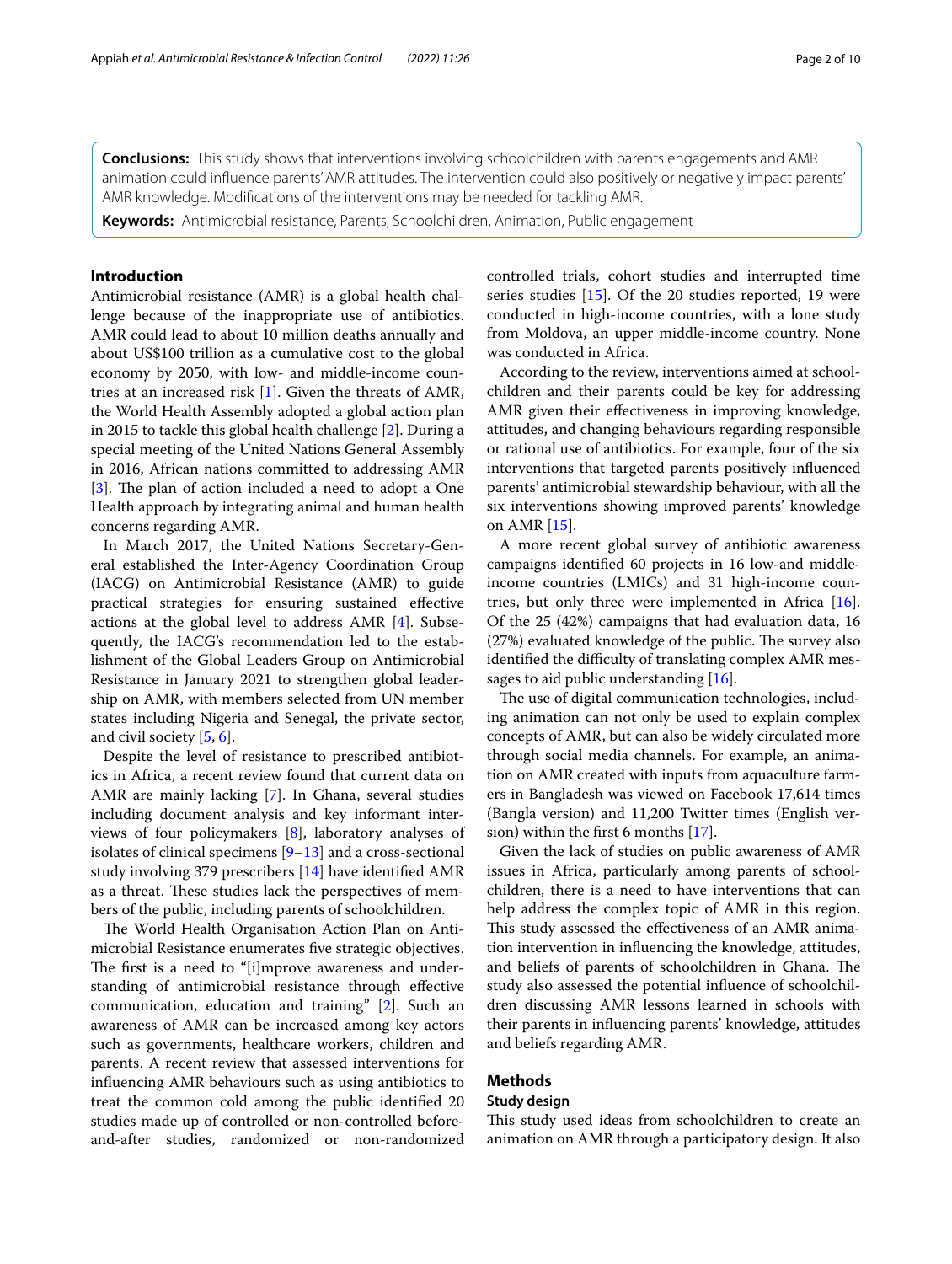used a prospective, single group randomized design to assess the efectiveness of animation, schoolchildren, and parent engagements in infuencing beliefs, attitudes, and knowledge of parents of schoolchildren regarding AMR.

#### **Production of animation**

Creating the animation involved several steps. First, two Junior High Schools for children aged 11–15 years were purposefully selected from the Tema metropolis of the Greater Accra Region of Ghana. Second, one school was purposively exposed to storytelling while the other school used picture drawing as AMR public engagement approaches. However, the schoolchildren and their parents who participated in the evaluation were randomly selected.

Given that the study was exploratory and did not have adequate clusters (only two schools) for cluster randomized controlled trial [\[18](#page-9-14), [19\]](#page-9-15), the two schools were not randomized to receive the interventions. For example, a simulation study suggests that detecting small effects in a study with even four clusters is difficult  $[18]$ .

Third, for 8 weeks (September–November 2017), science teachers from each school taught the schoolchildren how to use picture drawing or storytelling to depict AMR messaging. Fourth, each school held a competition on February 28, 2018 to select either the top five stories or fve pictures based on creativity and the messaging that refects AMR. Details of the children's involvement in the project, and the project's impacts on AMR knowledge, attitudes and beliefs of the children have been published [[20\]](#page-9-16). Fifth, an animator thoroughly assessed the 5 drawings from one school and the 5 stories from other school. The animator used the ideas from the drawings and the stories to create an animation. [see Additional fle [1](#page-8-0) for an example of a top story and a picture drawing from which the animation idea was created].

A 10-min animation was initially planned. However, based on discussions with the animator, and the need to devote more time to discuss the animation on AMR, the duration was shortened to 3 min. The animation was based on the Information, Motivation and Behavioral (IMB) skills model as a theoretical framework. According to the IMB skills model, well-informed (or knowledgeable) and well-motivated individuals with adequate skills for enacting behaviour will have better health behaviour  $[21]$  $[21]$ . The IMB skilld model has been applied mainly in the context of HIV interventions [[21,](#page-9-17) [22\]](#page-9-18), but has recently been used to explore determiants of rational drug use behaviour [[23](#page-9-19)]. To the best of our knowledge, this is one of the frst studies to use the IMB skills model to design an AMR animation in Sub-Saharan Africa. The information construct addresses the knowledge of parents and others who will watch the animation, the motivation construct addresses the attitudes while the behavioural skills construct is depicted by messages that encourage parents and others to get particular abilities to avoid or limit practices or behaviours that will lead to antimicrobial resistance.

#### **Field‑testing and use of animation to engage parents and schoolchildren**

On June 17, 2018, an event was held to feld-test the animation, and to engage parents and schoolchildren of the two schools.

The event, which about 200 participants attended, involved showing the 3 min-animation, followed by a 2-h discussion. The 200 participants included parents who participated in the evaluation, and whose schoolchildren were randomly selected in each school for evaluating the impact of the interventions.

The discussion included questions about making the animation appealing and better refecting AMR messaging. Some suggestions from the parents and students were integrated into the fnal animation. For example, the animation shown during the engagement meeting indicated someone throwing antibiotics into a bin or trash can. However, this was later changed because improperly discarding antibiotics could also lead to AMR. After edits, the fnal animation had a duration of 2 min 45 s [see Additional file  $2$ ]. The animator, who was also present at the event, and the implementation team discussed the need to change key aspects before fnalizing the AMR animation.

During the engagement meeting with the parents and schoolchildren, there was a suggestion to also produce the animation in local languages to enable those who do not understand English, particularly residents of rural communities, to also beneft from it. However, the fnal animation is yet to be translated into local languages for engaging rural populations because of logistical challenges.

Schoolchildren aged 13–14 years and their parents were randomly selected from each of the two schools to evaluate the impact of the AMR animation. Using a single group exploratory study design involving two repeated measures (baseline and endline), alpha value of 0.05 and an efect size of 0.40 led to the sample being 26 children in storytelling intervention school and 26 children in the picture drawing intervention school  $[24]$  $[24]$ . The effect size of 0.40 was purposively selected as it was considered to be "large" enough for an exploratory study with no known previous indicators for guiding sample size calculation  $[24]$ . The sample size was increased to 31 in the storytelling and 32 in the picture drawing intervention to account for potential loss to follow-up.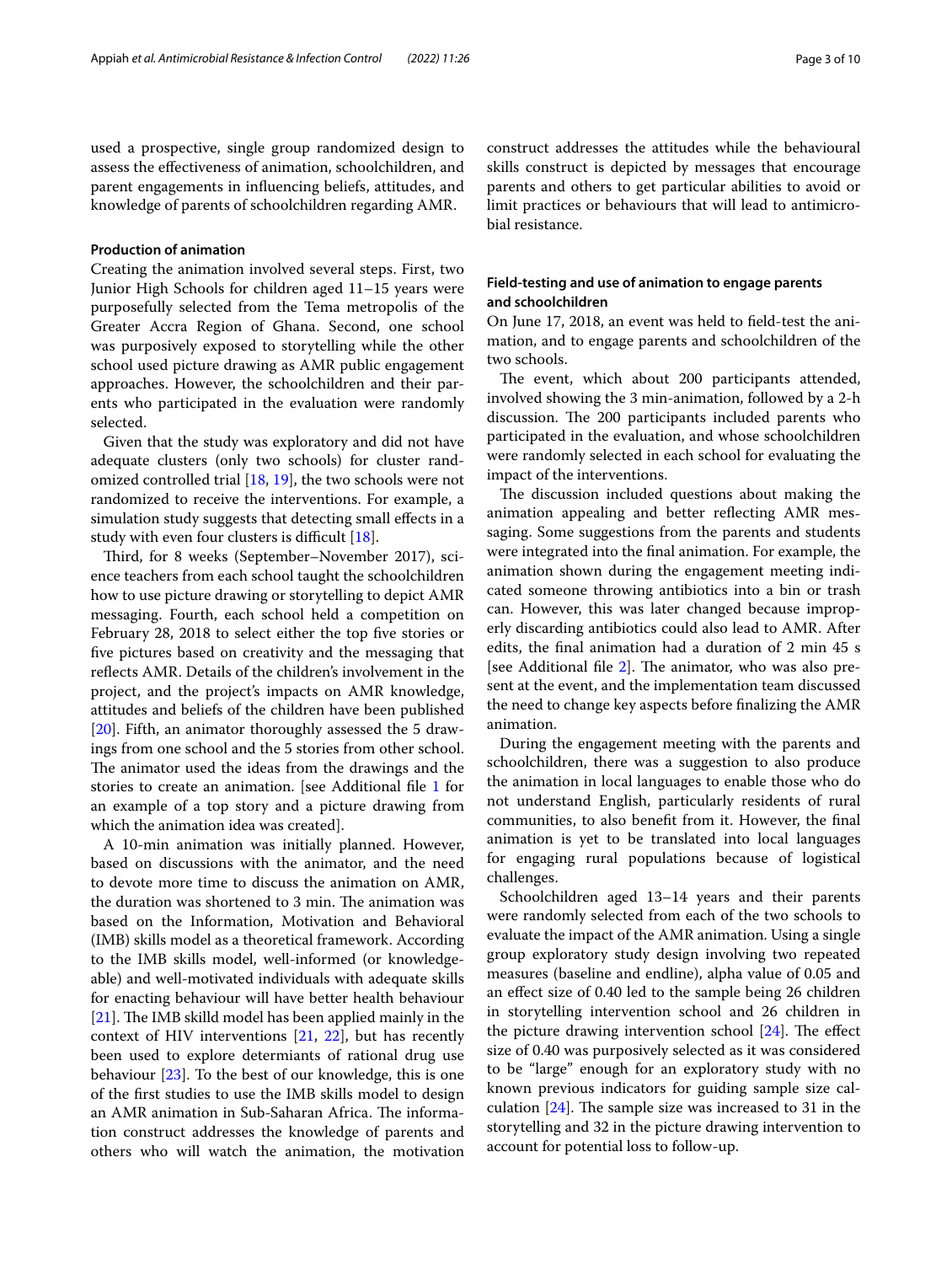Both the parents and their children were given an interviewer-administered baseline survey before science teachers engaged the students. However, the endline survey for the students occurred within a week after the competitions in the two schools. Unfortunately, their parents did not attend because the competitions occurred at a time when most were at work. This experience led to the implementation team selecting a weekend for the animation engagement activity with parents. The endline survey for the parents occurred immediately after viewing the animation and subsequently discussing it. This study focuses on only the impact on the parents, and not the impact on children, which has been published elsewhere  $[20]$  $[20]$ . The survey has 5 items on knowledge, 4 items on beliefs and 3 items on attitudes, and has been published [[25](#page-9-21)], with answer options "Yes", "No" or "Don't Know". The survey items were selected from a previous unpublished study on AMR involving parents and schoolchildren in Ghana that found the questions to be well understood. Trained interviewers who were not involved in the project's implementation administered the questionnaire in English. However, translation of the scale in a local language (Twi) occurred in few instances when parents had a limited understanding of English. The interviewers practised the translations during training to ensure their accuracy.

In addition to answering questions on knowledge, attitudes and beliefs, the parents were asked to indicate whether their children had discussed issues on antimicrobial resistance and antibiotics with them in the past 6 months. This was to test the potential impact of wordof-mouth and animation as engagement approaches with parents of schoolchildren. Two datasets focusing on the parents' responses are available [[26](#page-9-22)].

#### **Data analysis**

To quantify the efect of the interventions, the proportion of parents of schoolchildren representing each intervention school with correct responses to the 12 questionnaire items at baseline and endline were calculated. McNemar test was also conducted with IBM SPSS Statistics (version 22) to determine statistical signifcance between baseline and endline scores (within group analysis). Moreover, an independent t-test was conducted by combining the statements into knowledge, belief and attitude constructs, and determining the statistical signifcance between baseline and endline composite scores for parents of schoolchildren representing each intervention school (within group analysis). Ethical approval was obtained from research ethics committees of the Ghana Health Service (GHS-ERC-11/07/16) and Texas A&M University (IRB2016-0656D).

#### **Results**

Out of the 31 parents whose children participated in the storytelling intervention, 25 participated in the endline survey. In contrast, out of the 32 parents whose children participated in the picture drawing intervention, 26 took the endline survey. Out of the 25 parents, most were female (72%) and were between the age of 38–47 years (56%). Out of the 26 parents whose children attended the picture drawing intervention school, most were female (78%), and 48% were aged 38–47 years.

At endline, 96% (24 out of 25) of the parents of children from the storytelling intervention school indicated that their children had discussed antimicrobial resistance and antibiotics issues with them whereas only 65.4% (17 out of 26) of parents of children in the picture drawing intervention school indicated so.

Parents whose children participated in the storytelling intervention generally had improved endline scores compared with their baseline scores. (Fig. [1](#page-4-0)).

However, only one of the improved scores among parents whose schoolchildren were in the storytelling intervention school was statistically signifcant: "Antibiotics will cure any infection"  $(p=0.021, \chi_2=0.711; 88\%$  vs 50%) [Table [1](#page-5-0)]. Also, out of the three statements that had post-test scores being less than that of the pre-test scores, and thus showing a worse outcome, one was statistically signifcant: "Antibiotics do not kill our good bacteria" (*p*=0.021, χ2=1.042; 71.4% vs 40%) (Table [1\)](#page-5-0).

Similarly, among parents whose children were exposed to the picture drawing intervention and animation, 9 statements had improved correct scores at endline (Fig. [2\)](#page-6-0).

However, unlike the parents of children exposed to the storytelling intervention and animation, none of the change in scores from baseline to endline for the parents of the picture drawing students was statistically signifcant (Table [2](#page-7-0)).

Moreover, an independent t-test for parents whose children were in the storytelling intervention school indicated that there was no signifcant diference between baseline and endline with regard to knowledge construct (t(54)=0.983,  $p=0.330$ ) and belief construct (t  $(54)=0.615$ ,  $p=0.541$ ). However, there was a significant diference between baseline and endline in the attitude construct  $[(t(31)=2.110, p=0.043)]$ . Similarly, regarding parents whose children were in the picture drawing intervention school, there was a signifcant diference between baseline and endline in the attitude construct  $[(t (36.8) = 2.449, p = 0.019)]$  but no significant difference between baseline and endline in the knowledge construct  $[(t(43.8) = 1.777, p = 0.083)]$  and belief construct  $[(t (36.5)=1.432, p=0.161)].$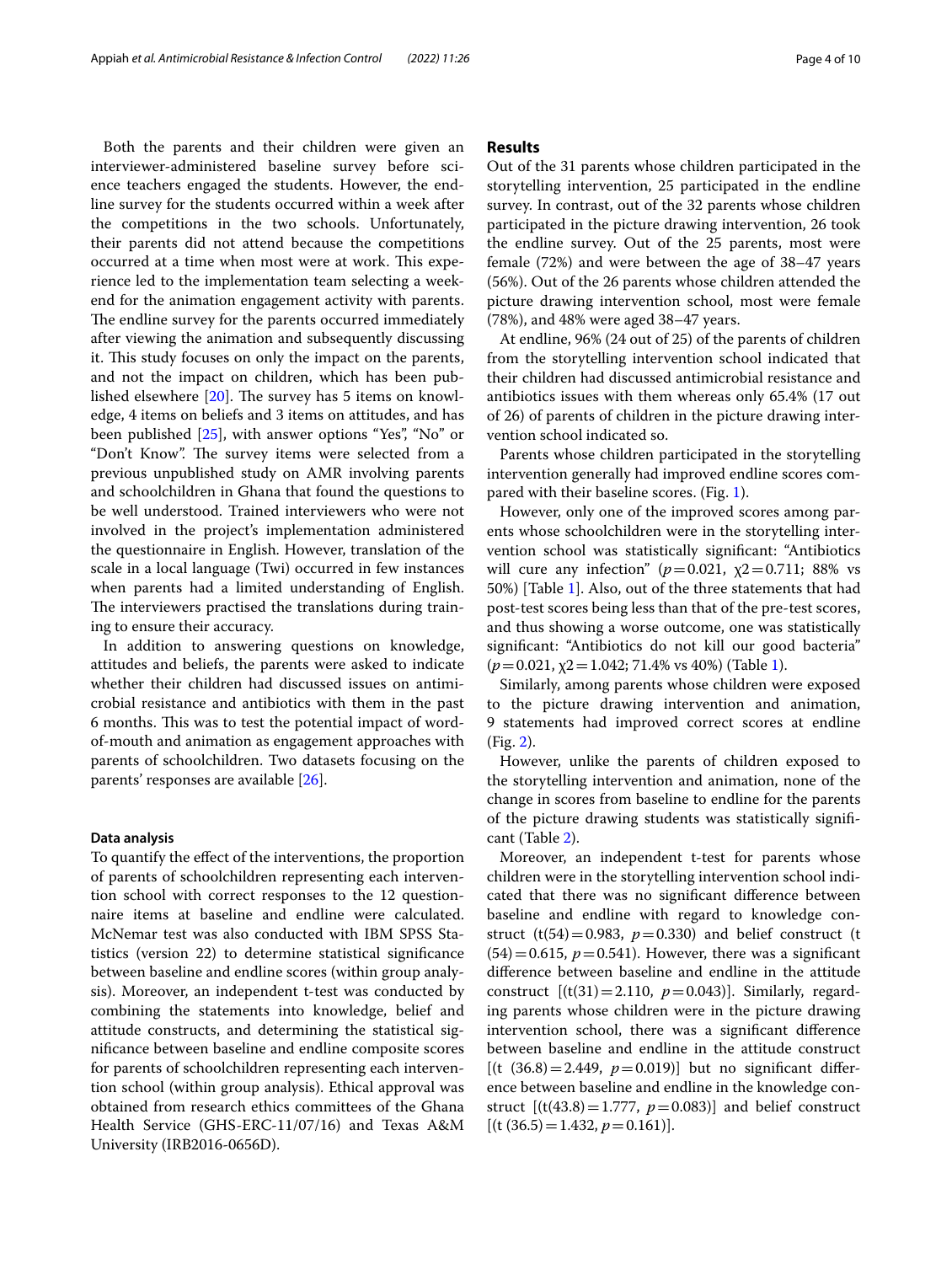

#### <span id="page-4-0"></span>**Discussion**

To the best of our knowledge, the current study presents the frst empirical evidence from Sub-Saharan Africa for using AMR-themed animation created with ideas from schoolchildren, and the schoolchildren's word-of-mouth as engagement approaches for infuencing the knowledge, beliefs and attitudes of their parents regarding AMR. It is interesting to fnd that awareness interventions involving student and parent engagement and development of an animation had signifcant efects on parents' knowledge.

The significant impact on knowledge but not beliefs and attitudes about antibiotics and AMR of parents in the storytelling intervention school exposed to the animation could be because the children in the storytelling intervention might have discussed the stories more with their parents than their counterparts in the picture drawing intervention. Schoolchildren in Junior High Schools of Ghana tend to write stories as part of their lessons, and discuss them with their parents. Thus, it was not surprising that 96% of parents of children at the storytelling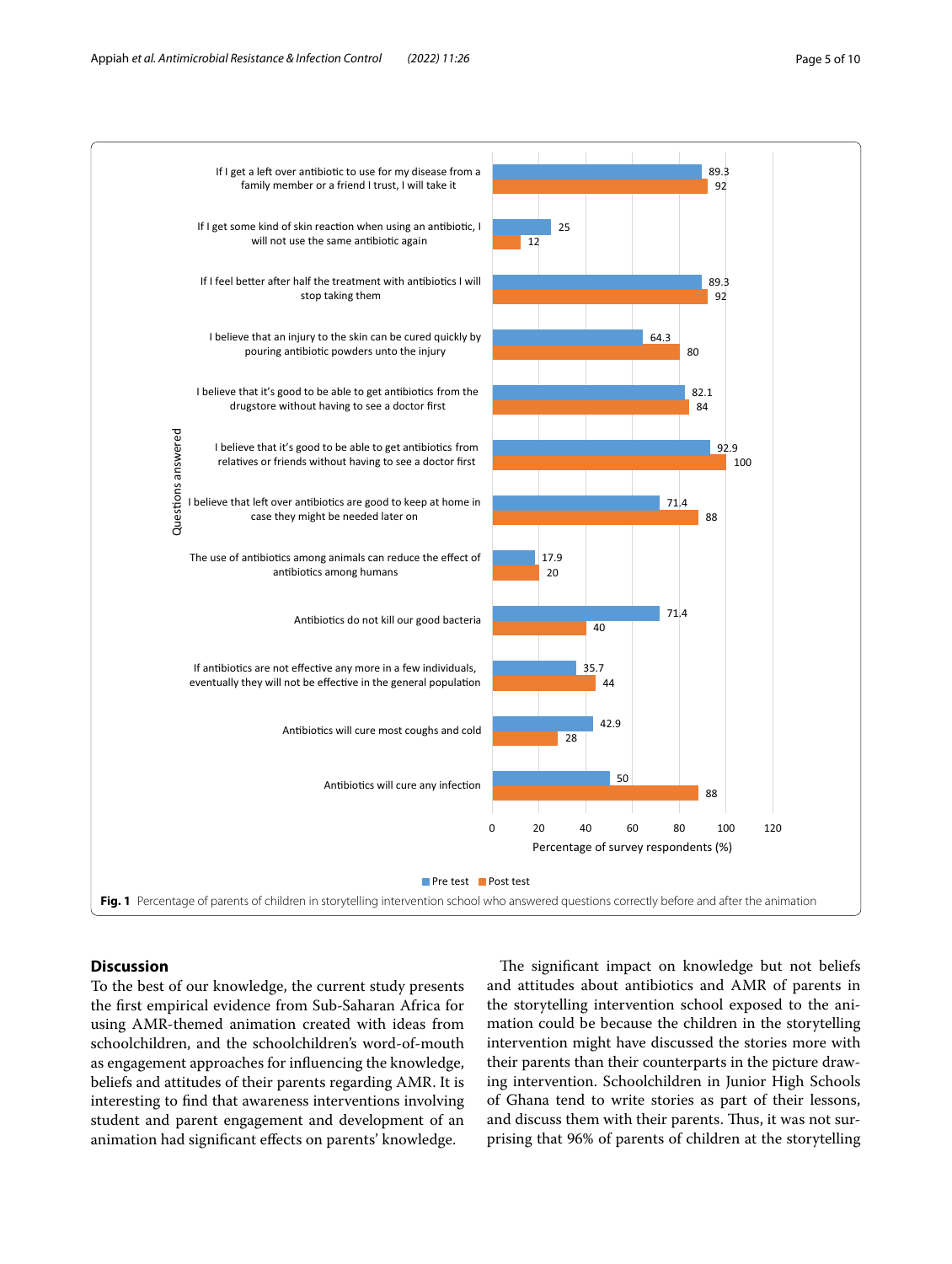<span id="page-5-0"></span>**Table 1** Summary of survey responses for parents of schoolchildren in storytelling intervention school

| Question                                                                                                                             | N  | Pre and post responses <sup>a</sup> |          |                 |                | McNemar $x^2$ <i>p</i> value |                          |
|--------------------------------------------------------------------------------------------------------------------------------------|----|-------------------------------------|----------|-----------------|----------------|------------------------------|--------------------------|
|                                                                                                                                      |    |                                     |          | C&C C&W W&C W&W |                |                              |                          |
| Knowledge                                                                                                                            |    |                                     |          |                 |                |                              |                          |
| 1. Antibiotics will cure any infection                                                                                               | 25 | 13                                  |          | 9               | 2              | 0.711                        | $0.021*$                 |
| 2. Antibiotics will cure most coughs and colds                                                                                       | 25 | $\overline{4}$                      | 7        | 3               | 11             | 0.682                        | 0.344                    |
| 3. If antibiotics are not effective anymore in a few individuals, eventually they will not be<br>effective in the general population | 25 | 3                                   | 6        | 8               | 8              | 0.649                        | 0.791                    |
| 4. Antibiotics do not kill our good bacteria                                                                                         | 25 | 7                                   | 13       | 3               | 2              | 1.042                        | $0.021*$                 |
| 5. The use of antibiotics among animals can reduce the effect of antibiotics among humans                                            | 25 | 2                                   | 2        | 3               | 18             | 2.679                        | 1.000                    |
| <b>Beliefs</b>                                                                                                                       |    |                                     |          |                 |                |                              |                          |
| 6. I believe that left-over antibiotics are good to keep at home in case they might be<br>needed later on                            | 25 | -15                                 | 2        | 7               | 1              | 0.003                        | 0.180                    |
| 7. I believe that it's good to be able to get antibiotics from relatives or friends without hav-<br>ing to see a doctor first        | 25 | -23                                 | $\Omega$ | 2               | $\mathbf{0}$   | $\overline{\phantom{a}}$     | $\overline{\phantom{a}}$ |
| 8. I believe that it's good to be able to get antibiotics from the drugstore without having to<br>see a doctor first                 | 25 | 17                                  | 3        | $\overline{4}$  | 1              | 0.074                        | 1.000                    |
| 9. I believe that an injury to the skin can be cured quickly by pouring antibiotic powders<br>onto the injury                        | 25 | 14                                  |          | 6               | $\overline{4}$ | 4.167                        | 0.125                    |
| Attitudes                                                                                                                            |    |                                     |          |                 |                |                              |                          |
| 10. If I feel better after half the treatment with antibiotics, I will stop taking them                                              | 25 | 20                                  | 2        | 3               | 0              | 0.296                        | 1.000                    |
| 11. If I get some kind of skin reaction when using an antibiotic, I will not use the same<br>antibiotic again                        | 25 | $\mathbf{0}$                        | 7        | 3               | 15             | 1.326                        | 0.344                    |
| 12. If I get a left-over antibiotic to use for my disease from a family member or friend I trust,<br>I will take it                  | 25 | 21                                  |          | $\overline{2}$  | 1              | 2.973                        | 1.000                    |

\*Signifcant at 0.05 level

 $^{\rm a}$  The pre and post responses are written via symbols between the '&' where C $=$  correct, W $=$  wrong. For example, C&C means correct pre level and correct post level answers and W&W means wrong pre level and wrong post level answers

intervention school indicated that their children discussed antibiotics with them. Only about 65% of parents with children at the picture drawing intervention school indicated that their children discussed antibiotics with them.

Moreover, storytelling offers a unique African tradition [[27](#page-9-23)] that might have resonated well with parents of schoolchildren who participated in the storytelling intervention. However, it was also interesting to fnd t-test results indicating that the interventions had signifcant efects on parents attitudes but not knowledge and beliefs about AMR for those whose schoolchildren participated in either storytelling or picture drawing. This result suggests that the interventions could improve motivation as depicted by the IMB skills model—to enable them to engage in behaviours such as avoiding the misuse of antibiotics that could prevent the development of AMR.

The study's findings contribute to the literature on AMR interventions with parents as the priority populations. For example, an intervention on rational use of antibiotics that was implemented in the United States among childcare centre staf did not identify signifcant diferences in knowledge scores among parents with no college education  $(p=0.11)$  [[28](#page-9-24)]. Thus, our finding that

there was no signifcant efect of the interventions on composite knowledge score mirrors the United States study [\[28](#page-9-24)].

In Italy, an educational intervention that was implemented to address antimicrobial resistance issues in the general population found only one item on knowledge being statistically signifcant—"antibiotics are efective against viruses"—with some worse outcomes in both the intervention and control areas after the campaign [[29\]](#page-9-25). Thus, our finding that the proportion of parents of schoolchildren exposed to the storytelling intervention, animation and discussion with the correct answer to the statement "Antibiotics do not kill our good bacteria" being worse at endline resembles the study in Italy [\[29](#page-9-25)]. However, unlike our study, the Italy study was an information campaign delivered by general practitioners and paediatricians.

The significantly positive effect on knowledge ("antibiotics will cure any infection") among parents whose schoolchildren were exposed to storytelling regarding the knowledge statement that "Antibiotics will cure any infection" offers opportunities for future interventions. For example, with this fnding, researchers will be able to perform the necessary power analysis for future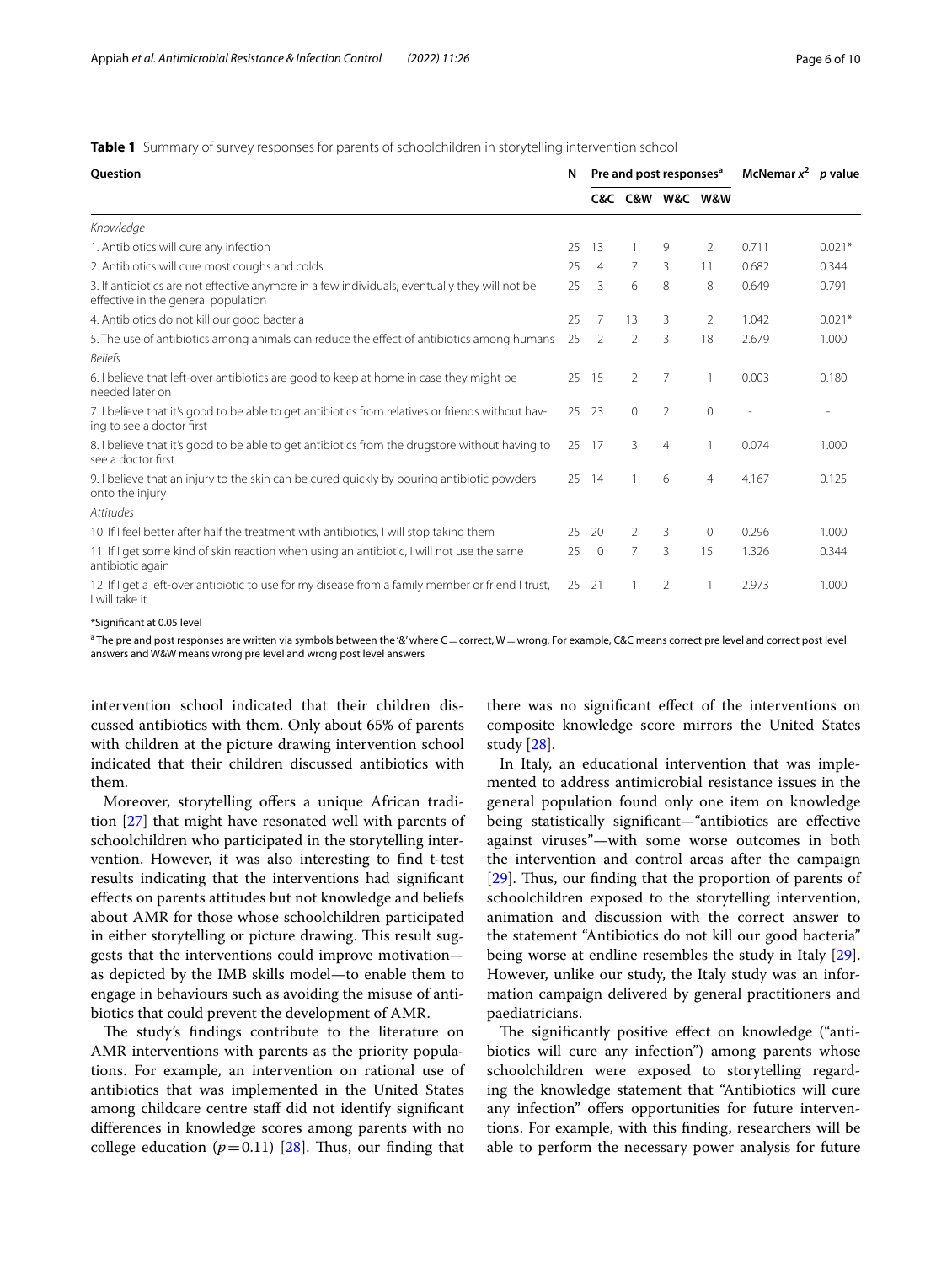

<span id="page-6-0"></span>quasi-experimental or cluster-randomized controlled trials to test the educational interventions on AMR that target the knowledge of parents. In this regard, our fndings could contribute to future intervention development on AMR in Ghana among parents of schoolchildren.

Such future studies may need to test not only knowledge, attitudes and beliefs but also behaviours such as sharing antibiotics with others or use of antibiotics for treating common cold. For example a study involving schoolchildren of ages 12–13 years in Moldova in 21 intervention and 20 control schools was found to be successful at positively infuencing behaviour: parents'

use of antibiotics for colds and flu [\[30](#page-9-26)]. In the current study, schoolchildren were asked to speak with their parents about AMR lessons they learned and parents were expected to attend the children's competitions. However, the parents not attending the children's competition event but attending only the animation viewing and discussion likely reduced the dosage of the intervention compared with the study in Moldova.

Given that the study involved only two schools because of its focus on generating preliminary data, randomization into intervention and control clusters did not occur unlike several studies that have explored AMR outside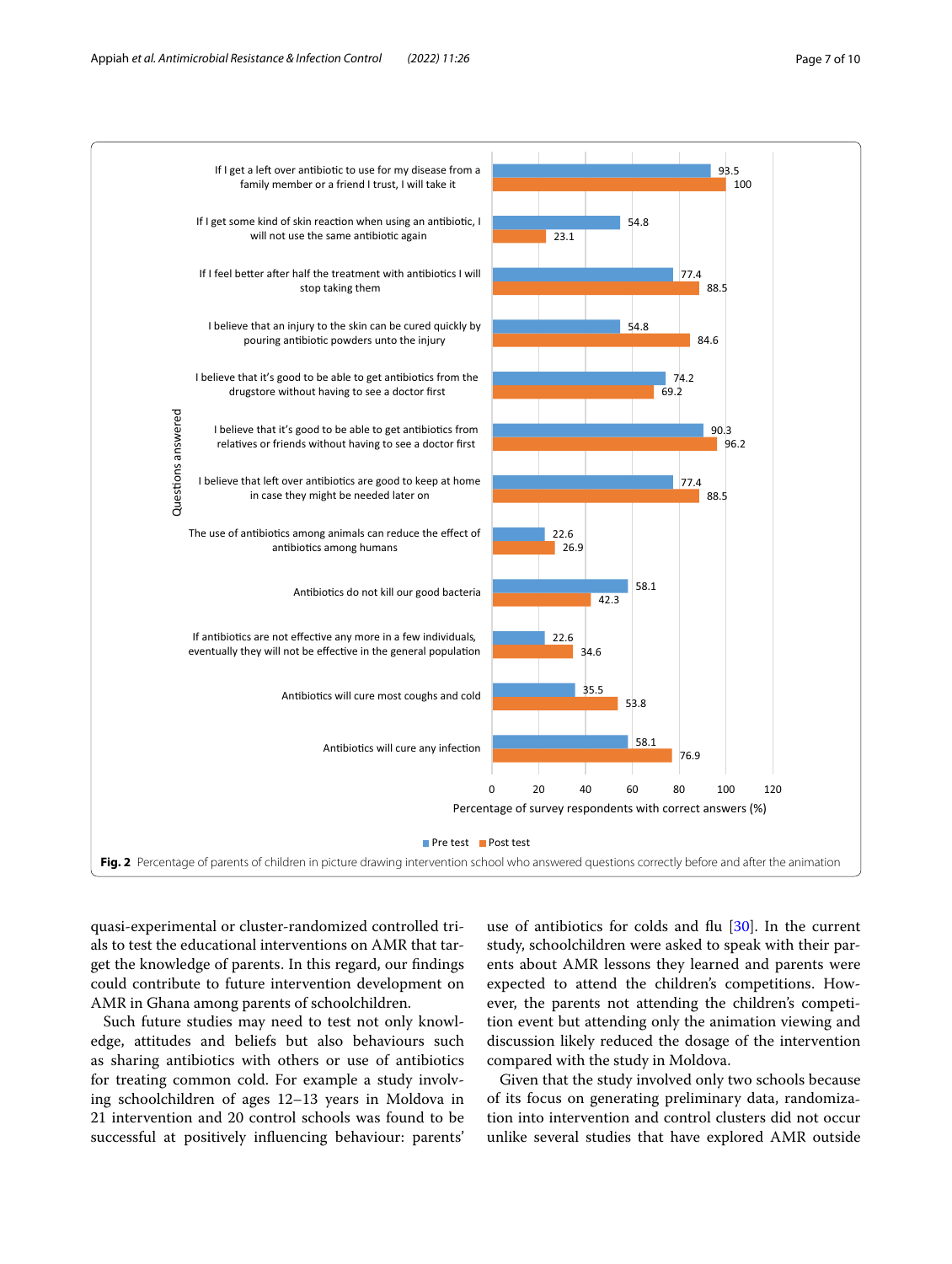<span id="page-7-0"></span>**Table 2** Summary of survey responses for parents of schoolchildren in picture drawing intervention school

| <b>Ouestion</b>                                                                                                                       | N  | Pre and post responses <sup>a</sup> |          |    |                 | McNemar $x^2$ <i>p</i> value |       |
|---------------------------------------------------------------------------------------------------------------------------------------|----|-------------------------------------|----------|----|-----------------|------------------------------|-------|
|                                                                                                                                       |    |                                     |          |    | C&C C&W W&C W&W |                              |       |
| Knowledge                                                                                                                             |    |                                     |          |    |                 |                              |       |
| 1. Antibiotics will cure any infection                                                                                                | 26 | 11                                  | 4        | 9  | 2               | 0.257                        | 0.267 |
| 2. Antibiotics will cure most coughs and colds                                                                                        | 26 | - 6                                 | 4        | 8  | 8               | 0.248                        | 0.388 |
| 3. If antibiotics are not effective any more in a few individuals, eventually they will not be<br>effective in the general population | 26 |                                     | 5        | 8  | 12              | 1.110                        | 0.581 |
| 4. Antibiotics do not kill our good bacteria                                                                                          | 26 | $\overline{4}$                      | 10       | 7  | 5               | 2.345                        | 0.629 |
| 5. The use of antibiotics among animals can reduce the effect of antibiotics among humans                                             | 26 | $\mathcal{P}$                       | 5        | 5  | 14              | 0.013                        | 1.000 |
| <b>Beliefs</b>                                                                                                                        |    |                                     |          |    |                 |                              |       |
| 6. I believe that left-over antibiotics are good to keep at home in case they might be needed<br>later on                             | 26 | - 18                                | 2        | 5  | 1               | 0.201                        | 0.453 |
| 7. I believe that it's good to be able to get antibiotics from relatives or friends without having<br>to see a doctor first           | 26 | - 23                                |          | 2  | $\mathbf{0}$    | 0.087                        | 1.000 |
| 8. I believe that it's good to be able to get antibiotics from the drugstore without having to<br>see a doctor first                  | 26 | -13                                 | 7        | 5  | 1               | 0.728                        | 0.774 |
| 9. I believe that an injury to the skin can be cured quickly by pouring antibiotic powders onto 26 12<br>the injury                   |    |                                     | 3        | 10 | 1               | 0.580                        | 0.092 |
| <b>Attitudes</b>                                                                                                                      |    |                                     |          |    |                 |                              |       |
| 10. If I feel better after half the treatment with antibiotics, I will stop taking them                                               | 26 | 17                                  | 3        | 6  | $\Omega$        | 1.017                        | 0.508 |
| 11. If I get some kind of skin reaction when using an antibiotic, I will not use the same antibi-<br>otic again                       | 26 |                                     | 13       | 5  | $\overline{7}$  | 4.338                        | 0.096 |
| 12. If I get a left-over antibiotic to use for my disease from a family member or friend I trust, I<br>will take it                   |    | 26 24                               | $\Omega$ | 2  | $\overline{0}$  |                              |       |

 $^{\rm a}$  The pre and post-test responses are written via symbols between the '&' where C $=$  correct, W $=$  wrong. For example, C&C means correct pre level and correct post level answers and W&W means wrong pre level and wrong post level answers

sub-Saharan Africa [[29](#page-9-25), [30\]](#page-9-26). However, the current study explores potential measures that have not been widely studied in AMR awareness elsewhere. For example, the statements "I believe that it's good to be able to get antibiotics from relatives or friends without having to see a doctor frst," and "I believe that it's good to be able to get antibiotics from the drugstore without having to see a doctor frst" seem more applicable to low- and middleincome countries such as those in Sub-Saharan Africa where antibiotics can easily be obtained from drugstores without prescriptions. Thus, the study offers opportunities for other scholars to adapt the questionnaire for use in Ghana and other African settings.

Our study has implications for future AMR awareness interventions involving student and parent engagement and the development of an animation to infuence parents of schoolchildren. There is a need to require that schoolchildren send their drawings home and discuss them with their parents to make the use of picture drawing an efective engagement approach to positively infuence the AMR knowledge, attitudes and beliefs of their parents. Also, if schoolchildren are expected to discuss antimicrobial resistance issues with their parents as part of school-based public engagement project, an objective assessment approach such as using home assignments that may require parental signature. However, a challenge with this approach in Ghana and other low-resource settings may be that some parents may not be literate, thus making it difficult for them to sign assignments. For example, about 35% of the adult population in Sub-Saharan Africa cannot read or write [\[31\]](#page-9-27).

Moreover, this study identifed key lessons when implementing such engagement projects with parents of schoolchildren. For example, the evaluation team used Parents Teachers Associations (PTAs) of both schools to collect baseline data on parents whose children were randomly selected to participate in the evaluation. The implementation team expected the PTAs of both schools to organise a meeting each to facilitate fnal engagement with them. However, the PTAs of both schools did not have a regular schedule for this to occur. Because of such a challenge, the implementation team devised an alternative strategy in consultation with the project's technical advisory committee. This led to an agreement to host the event for both schools on a Sunday afternoon after church. Both parents and children successfully attended this event, but it also limited the number of parents and children expected to be engaged with the animation. The Sunday event for the parents and children from the two schools also made it challenging to collect data from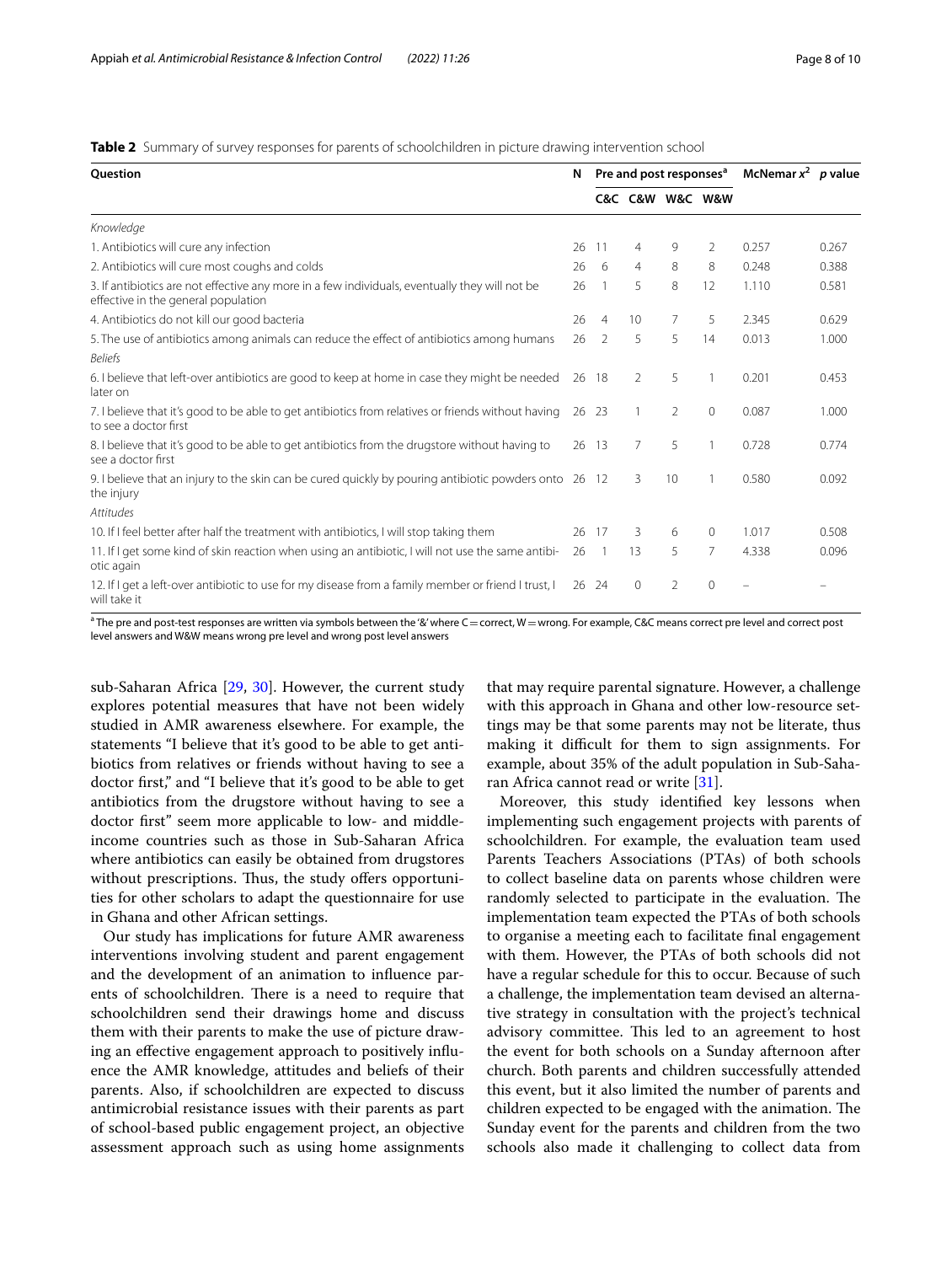parents because of the limited time. In sum, using the PTA meetings worked well as a platform to collect baseline data among parents, but not as an engagement platform. Organising an engagement meeting on a Sunday after church was hugely successful for both parents and children. Scholars or practitioners need not rely mainly on PTA meeting times to actively involve parents in public engagement AMR projects.

Overall, the study have implications for designing, implementing and evaluation behavioural change interventions related to AMR. For example, such interventions need to consider cultural factors [[32](#page-9-28)] and evidence-based theories [\[33](#page-9-29)] to guide their development, implementation and evaluation. The type of theories to be selected would depend on the direction of socio-behavioral change expected. For example, behavioral theories can be categorised according to whether they are applicable to behaviours that should be decreased, increased or both [\[33\]](#page-9-29). The IMB skills model can be used to study behaviours that should be increased to tackle AMR (for example, using antibiotics for only bacterial infections) or behaviours that should be decreased to tackle AMR (for example, sharing antibiotics with friends and relatives or using antibiotics to treat the common cold).

In evaluating theory-based AMR interventions that aim to change AMR behaviour, implementation science measures such as feasibility, acceptability and fdelity would be critical [\[34](#page-9-30)]. In this context, the current study provides an initial evidence for the feasibility of using AMR awareness interventions involving schoolchildren, parent engagement and development of an animation.

However, despite the strengths of the fndings of our study, it has some limitations. It is unclear whether the efects observed were due to the animation alone, wordof-mouth from the children or both. Thus, future studies would need to consider quantifying separate efects. Such efects can be determined through robust designs such as cluster randomised controlled trials.

Moreover, the project relied on trained intervieweradministered questionnaire surveys. Such surveys have the potential of interviewer bias and respondents giving socially desirable answers. To minimise potential interviewer bias, the data collectors were not part of the implementation team, and were adequately trained.

#### **Conclusion**

This study showed that using an animation on AMR designed with ideas from schoolchildren could infuence parents' AMR knowledge and attitudes. However, the efect could be positive or negative. When designing school-based AMR educational interventions that aim to engage parents of schoolchildren, public engagement researchers and practitioners would need to consider identifying strategies for encouraging the children to discuss the lessons efectively with their parents. To the best of our knowledge, our study provides the frst evidence regarding the use of antimicrobial resistance awareness interventions involving student and parent engagement and the development of an animation to infuence AMR knowledge, beliefs and attitudes of parents of schoolchildren in Sub-Saharan Africa.

#### **Abbreviations**

AMR: Antimicrobial resistance; PTA: Parent Teacher Association; IACG: Inter-Agency Coordination Group.

#### **Supplementary Information**

The online version contains supplementary material available at [https://doi.](https://doi.org/10.1186/s13756-022-01062-6) [org/10.1186/s13756-022-01062-6](https://doi.org/10.1186/s13756-022-01062-6).

<span id="page-8-1"></span><span id="page-8-0"></span>**Additional fle 1.** An antimicrobial resistance animation created with ideas from schoolchildren.

**Additional fle 2.** A sample each of story telling and picture drawing from which the animation was created.

#### **Acknowledgements**

We thank the heads of the two schools, the teachers, the schoolchildren, the Parent Teacher Associations and all who played key roles in the project.

#### **Authors' contributions**

Study idea and design: B.A. Data analysis: J.Y.L. Data interpretation: J.Y.L. and B.A. Drafting of the manuscript: B.A., E.S., and G.O. Critical revision of the manuscript for intellectual content: L.A.A., A.K., I.A.K., J.Y.L., S.H.N. and M.G.L. Obtained funding: B.A. All authors read and approved the fnal manuscript.

#### **Funding**

This work was supported by the Wellcome Trust (Grant Number 200253/Z/15/Z) to Bernard Appiah through the International Engagement Award. The funder was not involved in the study and did not infuence the decision to submit for publication.

#### **Availability of data and materials**

All data created and analysed for this study are included in this published article.

#### **Declarations**

#### **Ethics approval and consent to participate**

Ethical approval was obtained from research ethics committees of the Ghana Health Service (GHS-ERC-11/07/16) and Texas A&M University (IRB2016-0656D). Informed consent was obtained from the parents.

#### **Consent for publication**

Not applicable.

#### **Competing interests**

The authors declare that they have no competing interests.

#### **Author details**

<sup>1</sup> Research Program on Health Communication and Public Engagement (H‑COPE), Department of Public Health, Falk College, Syracuse University, Syracuse, NY 13244, USA. <sup>2</sup> Centre for Science and Health Communication, PMB M71, Accra, Ghana. <sup>3</sup>National Blood Service Ghana, Research and Development, P.O. Box KB 78, Korle-Bu, Accra, Ghana. <sup>4</sup> Department of Health Promotion and Community Health Sciences, School of Public Health, Texas A&M University, College Station, TX, USA.<sup>5</sup> Department of Pharmacy Practice